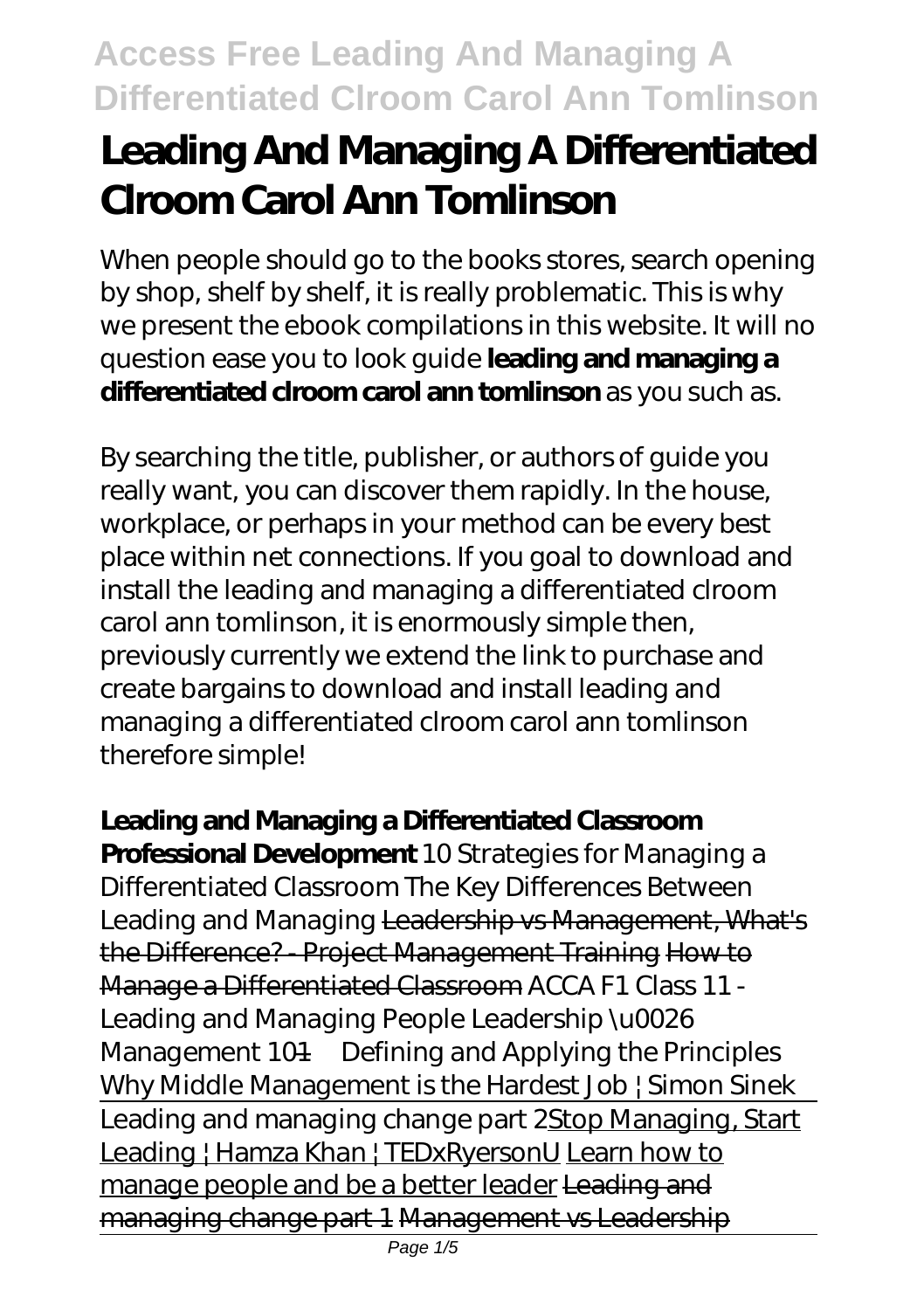HOW TO MANAGE YOUR FORMER PEERS | TIPS FOR FIRST TIME MANAGERSLeading Made Easy Book \u0026 LEAD 360 Leadership Assessment *Tips \u0026 Strategies for Effective* Differentiation\u0026 Instruction.wmv "<del>Iterate" by Ed</del> Muzio | Book Trailer | Managing Managers \u0026 Leading Teams Leading Change From Within (book trailer) How to Lead Change Management

Great leadership starts with self-leadership | Lars Sudmann | TEDxUCLouvainLeading And Managing A Differentiated Tomlinson and Imbeau argue that the inherent interdependence of leading and managing a differentiated classroom is at the very heart of 21st-century education.

Amazon.com: Leading and Managing a Differentiated ... In Leading and Managing a Differentiated Classroom, Carol Ann Tomlinson and Marcia B. Imbeau tackle the issue of how to address student differences thoughtfully and proactively.

#### ASCD Book: Leading and Managing a Differentiated Classroom

Leading and Managing a Differentiated Classroom by Carol Ann Tomlinson Goodreads helps you keep track of books you want to read.

Leading and Managing a Differentiated Classroom by Carol ...

Leading and Managing a Differentiated Classroom. by Carol Ann Tomlinson and Marcia B. Imbeau

Leading and Managing a Differentiated Classroom 76 Leading and Managing a Differentiated Classroom classrooms, teachers use a wide range of routines and instructional strategies, and the emphasis is on students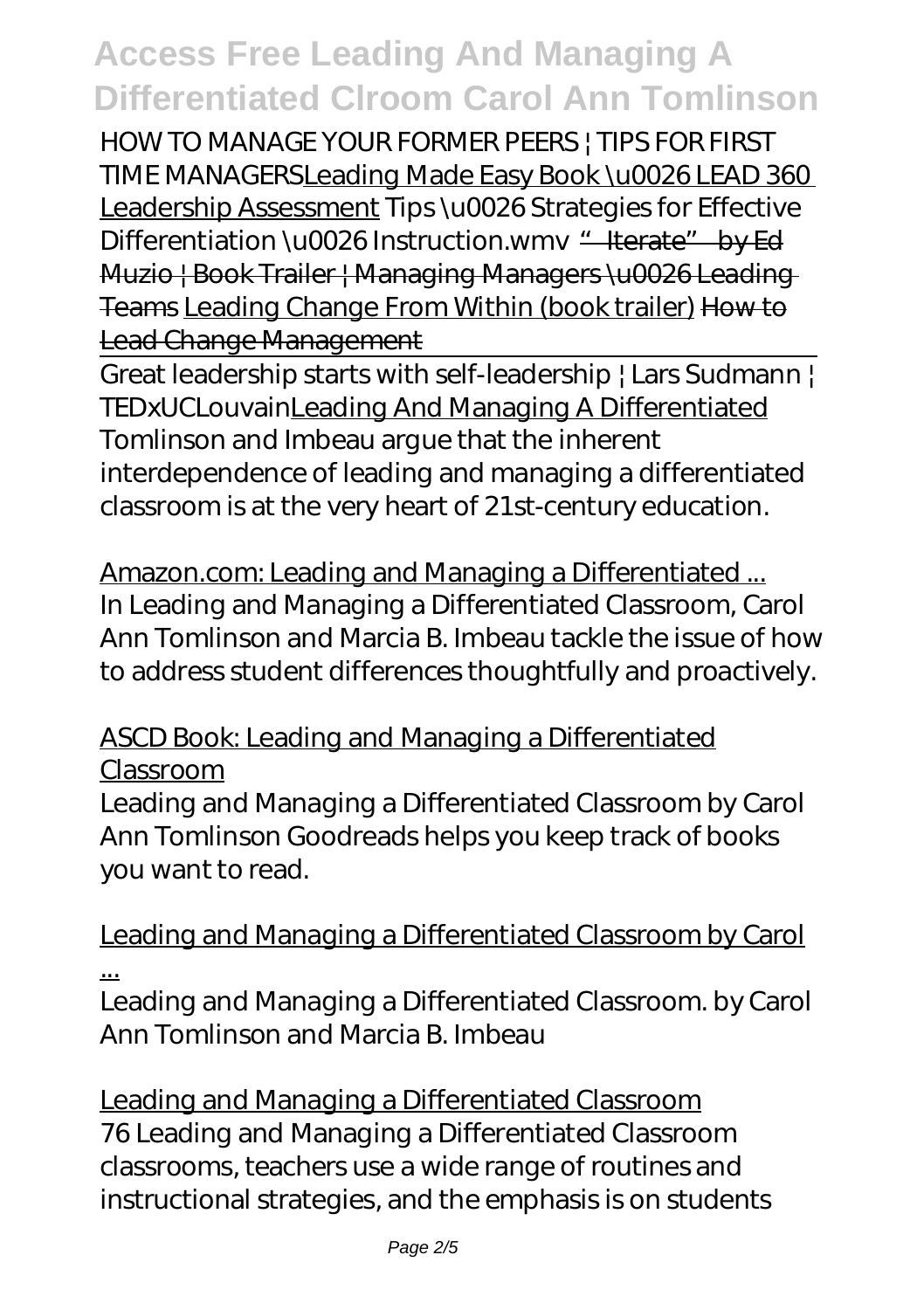making meaning of content. (Educational Research Service, 1993) In fact, researchers tell us, there is a direct relationship between a teacher' sability to manage a complex set of activities in a classroom and his or her ability to ...

Leading and Managing a Differentiated Classroom ---- ( Part ...

Leading and Managing a Differentiated Classroom.

ERIC - ED516357 - Leading and Managing a Differentiated ... xii Leading and Managing a Differentiated Classroom establish myself as someone who gave clear and effective directions to students so we would have order in the classroom—in other words, the kids would stay in their seats.

Leading and Managing a Differentiated Classroom LEADING & MANAGING A DIFFERENTIATED CLASSROOM Course No. ED448i, ED548i This course provides an intriguing and unique look at the subject of differentiation.

LEADING & MANAGING A DIFFERENTIATED CLASSROOM Leadership and management are both necessary, but they are different. Leadership and management are both necessary competencies that add institutional value. Neither is superior or inferior to the...

#### What Is The Difference Between Management And Leadership?

Leadership is a skill of influencing others while Management is the quality of the ruling. Leadership demands foresightedness of leader, but Management has a short range vision.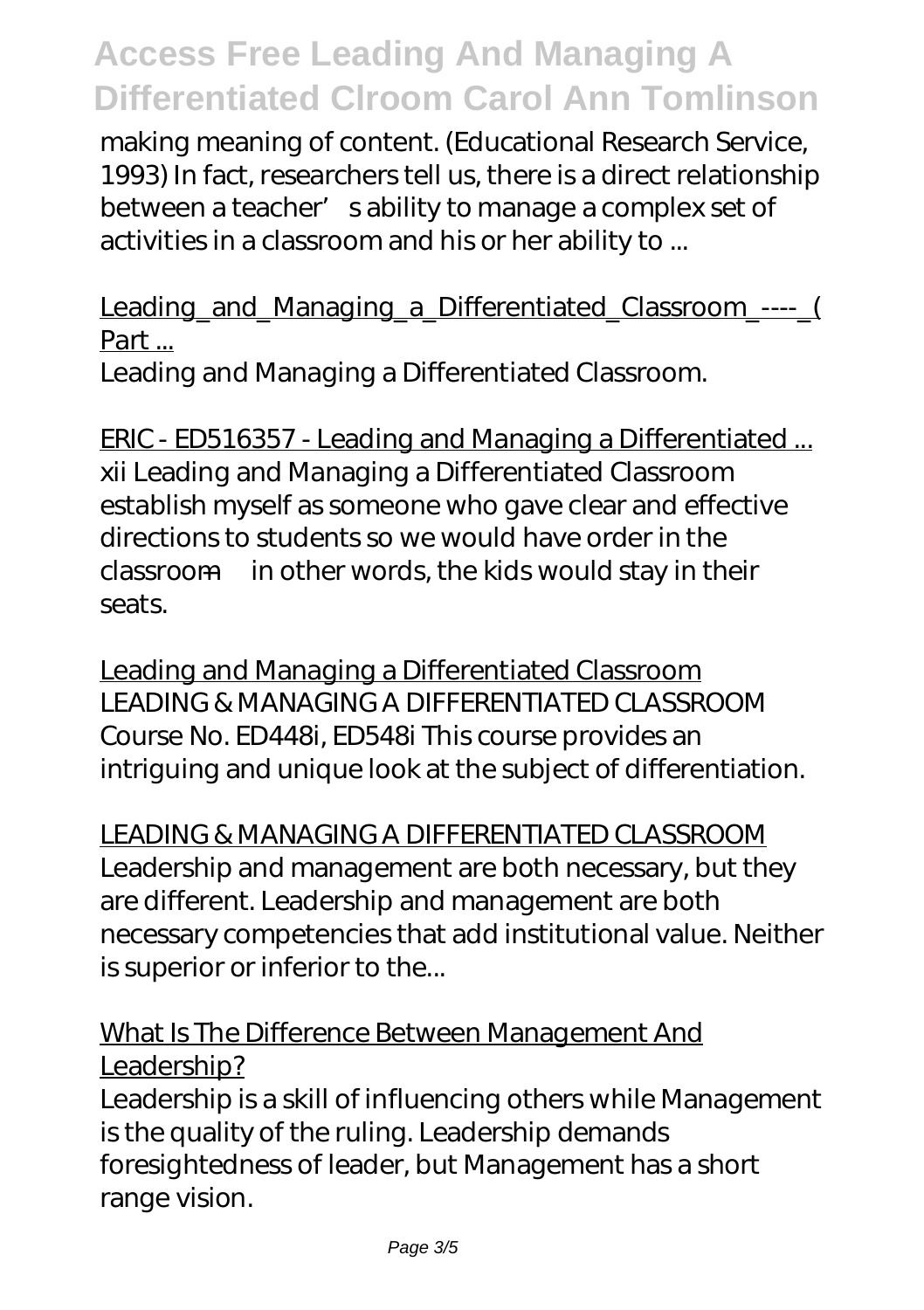Difference Between Leadership and Management (with ... Okay, now let' slook at management. So where leadership was the ability to lead people, this is the process of dealing with or controlling things or people.

Leadership vs. Management, What's the Difference ... Regardless of which role you currently play, understanding these key differences between leading and managing may help you become better at your job: 1. Leadership inspires change, management...

Leader or Manager? These 10 Important Distinctions Can ... In Differentiated Instruction: Leading and Managing a Differentiated Classroom, you will examine the issues and strategies for leading a differentiated classroom and managing the many details necessary for the class to run smoothly.

Differentiated Instruction: Leading and Managing a ... Back to Leading and Managing a Differentiated Classroom. While most books on classroom management focus on keeping kids in their seats and giving good directions, here is a breakthrough guide that explains how to lead a class that is differentiated to individual students' needs.

Leading and Managing a Differentiated Classroom you will examine issues and strategies for leading a differentiated classroom and managing the many details necessary for the class to run smoothly. You will explore how the teacher' svision sets the stage for students' confidence and effectiveness in a responsive classroom.

Differentiated Instruction: Leading and Managing a ... Leading People vs. Managing People: One responsibility of a